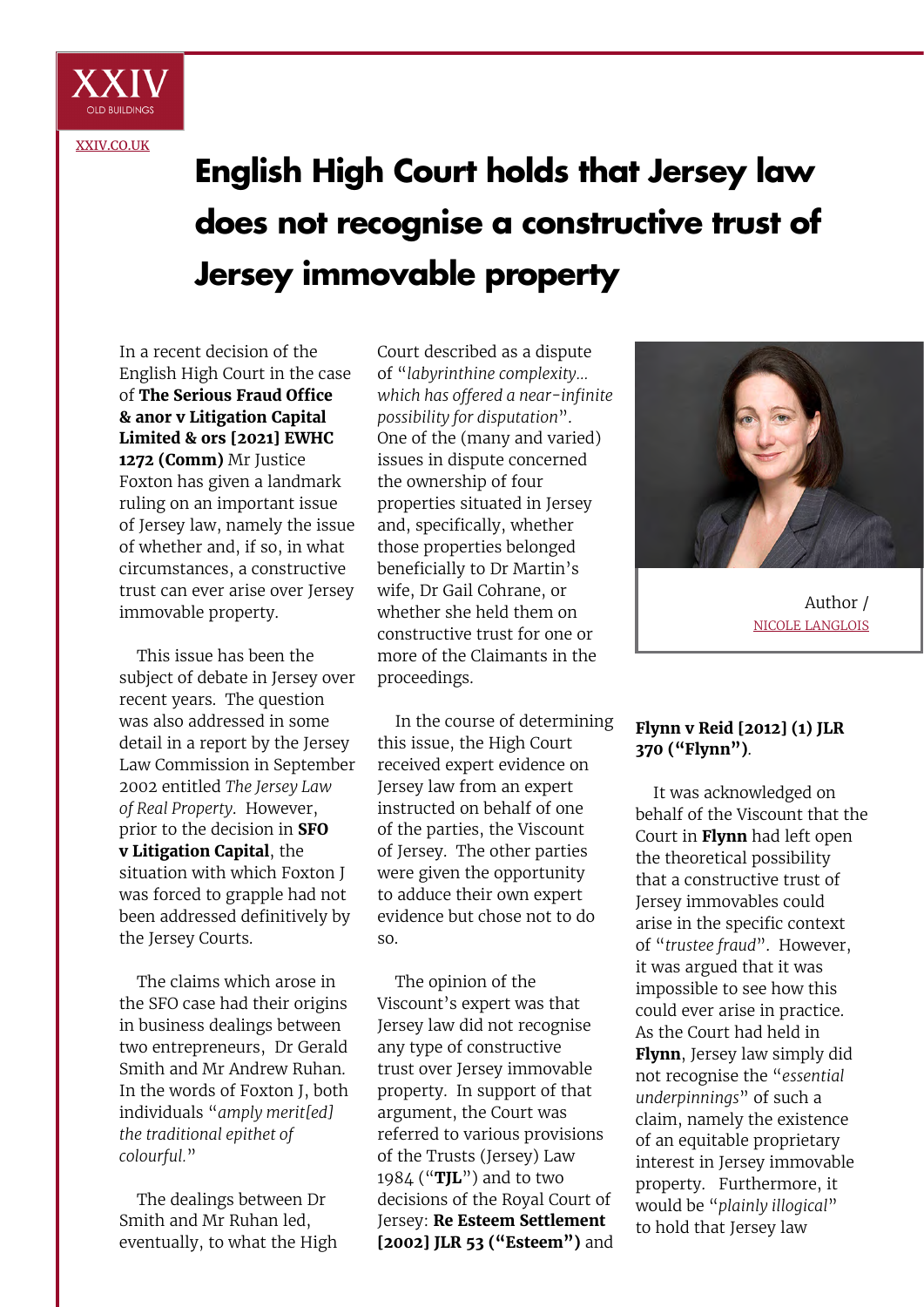

#### [XXIV.CO.UK](http://xxiv.co.uk)

recognised the existence of a constructive trust in one context (i.e trustee fraud) but not in another (i.e a common intention to acquire property for the benefit of another) when, in all fundamental respects, both types of constructive trust were "*the same animal*".

Two of the parties sought to challenge the expert's evidence by way of crossexamination. In summary, they argued that:

- Flynn was not a case of "*trustee fraud*" and the Jersey Court had declined to decide whether a constructive trust of Jersey immovables could ever arise in those circumstances;
- The September 2002 Report of the Jersey Law Commission had expressed the view that Jersey law did recognise a constructive trust of immovables, and the same view had also been expressed by the authors of the leading Jersey textbook on trusts; and
- On its true construction, Article 33 of TJL provided for constructive trusts of immovable property. Further, although Article  $11 (2)(a)(iii)$  of TJL prohibited express trusts of immovable property, it did not extend to constructive trusts;

It was inconceivable that Jersey law would leave a victim of trustee fraud without remedy, particularly given that there existed "*an impetus in the governance of all major financial centres and institutions of the world to flush out and clamp down on fraud in all its cunning guises.*"

## **The decision of Foxton J**

Foxton J noted that the following issues were "*clear*" as a matter of Jersey law:

- Jersey law relating to immovable property had distinctive features which made it very different from English law; indeed, the law of immovable property was an area of Jersey law where the influence of the civil law was stronger than that of English common law;
- The division of title to real property into legal and equitable interests was not recognised in Jersey customary law and the recognition of such a division in relation to movable property in Esteem had "*represented a significant development in Jersey law*";
- The recognition of separate legal and equitable estates in real property would represent a very significant step for Jersey, and as the Court in

**Flynn** had observed, this should only be introduced "*by the legislature, after appropriate consultation and consideration*";

- Whilst (as the Viscount's expert quite properly accepted) the decision of the Court in **Esteem** did provide *obiter* support for the recognition of an equitable interest over Jersey immovable property, and those *obiter* remarks were not expressly disapproved in **Flynn**, the Court in **Flynn** had nonetheless emphasised "*the real difficulties which would flow from developing Jersey law in that direction*";
- It was common ground between the parties that Article  $11(2)(a)(iii)$ prohibited express trusts over Jersey real property. It was also clear that Jersey law did not recognise a common intention constructive trust of Jersey real property: **Flynn**.

Foxton J went on to hold that, in his view, the opinion expressed by the Viscount's expert "*fit best*" with the conclusions summarised above and that he therefore accepted it. In particular, the Claimants' argument that Article 33 itself introduced the concept of equitable title in land into Jersey law found "*little support in the TJL itself*". Further, the argument that Jersey law recognised